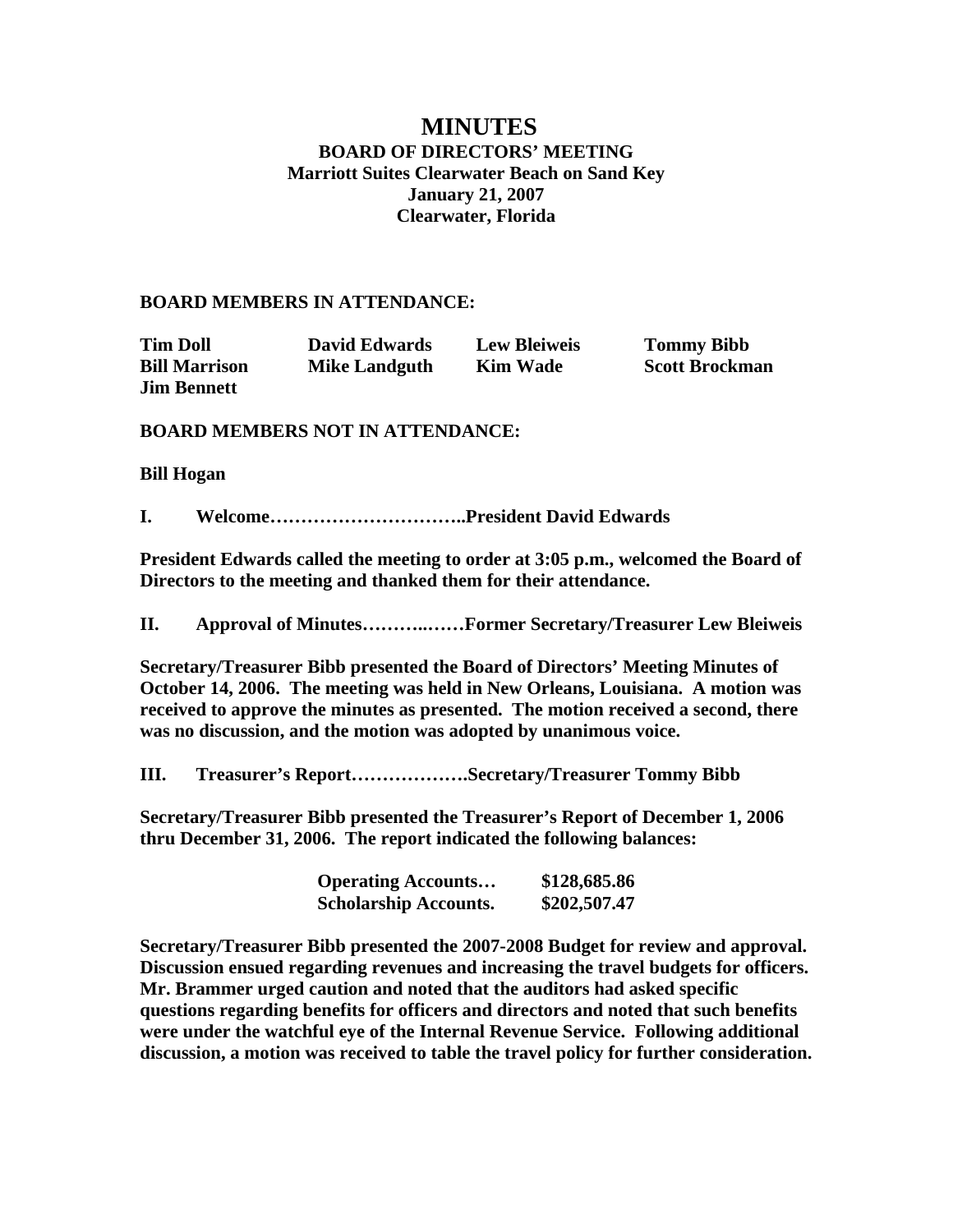**There was no further discussion, the motion received a second, and the motion was adopted by unanimous voice.** 

**Secretary/Treasurer Bibb presented the annual audit for the fiscal year ending June 30, 2006. Following little discussion, a motion was offered to receive and file the report. The motion received a second, there was no further discussion, and the motion was adopted by unanimous voice.** 

## **IV. COMMITTEE REPORTS**

**Executive Secretary………………………Bob Brammer** 

**Mr. Brammer noted that the collection of 2007 annual dues was in progress.** 

**Mr. Brammer presented a letter from Mr. Sam Hoerter, former Director of Airports in Charleston, South Carolina, requesting executive emeritus status. Mr. Brammer noted that Mr. Hoerter was a founding father of the SEC-AAAE, was a member in good standing at the time of his retirement and approval of the request was recommended. A motion was received to approve the request, there was no discussion and the motion was adopted by unanimous voice.** 

**2007 Finance & Economic Conference….Mike Landguth, Co-Chairman Michael Clow, Co-Chairman** 

**Mr. Landguth welcomed the Board to Clearwater and reported that the 2007 Finance and Administration Conference had achieved 106 attendees less walkups. Mr. Landguth expects revenues of \$32,500 and thanked Mr. Brockman for his assistance in fund-raising. President Edwards added that 75% of expected revenues will be paid immediately by AAAE and he presented a check from AAAE for \$15,544.87 for deposit by the executive secretary.** 

**2007 Annual Conference………………….Chuck Henderson, Chairman** 

**Mr. Henderson thanked the member airports for their support thus far and he provided the Board with a conference agenda and support documents. The conference, to be held in Myrtle Beach, South Carolina, is scheduled for April 29- May 1, 2007. The conference hotel is the Myrtle Beach Resort at Grande Dunes and the single/double room rate is \$159.00. Mr. Henderson reported the conference**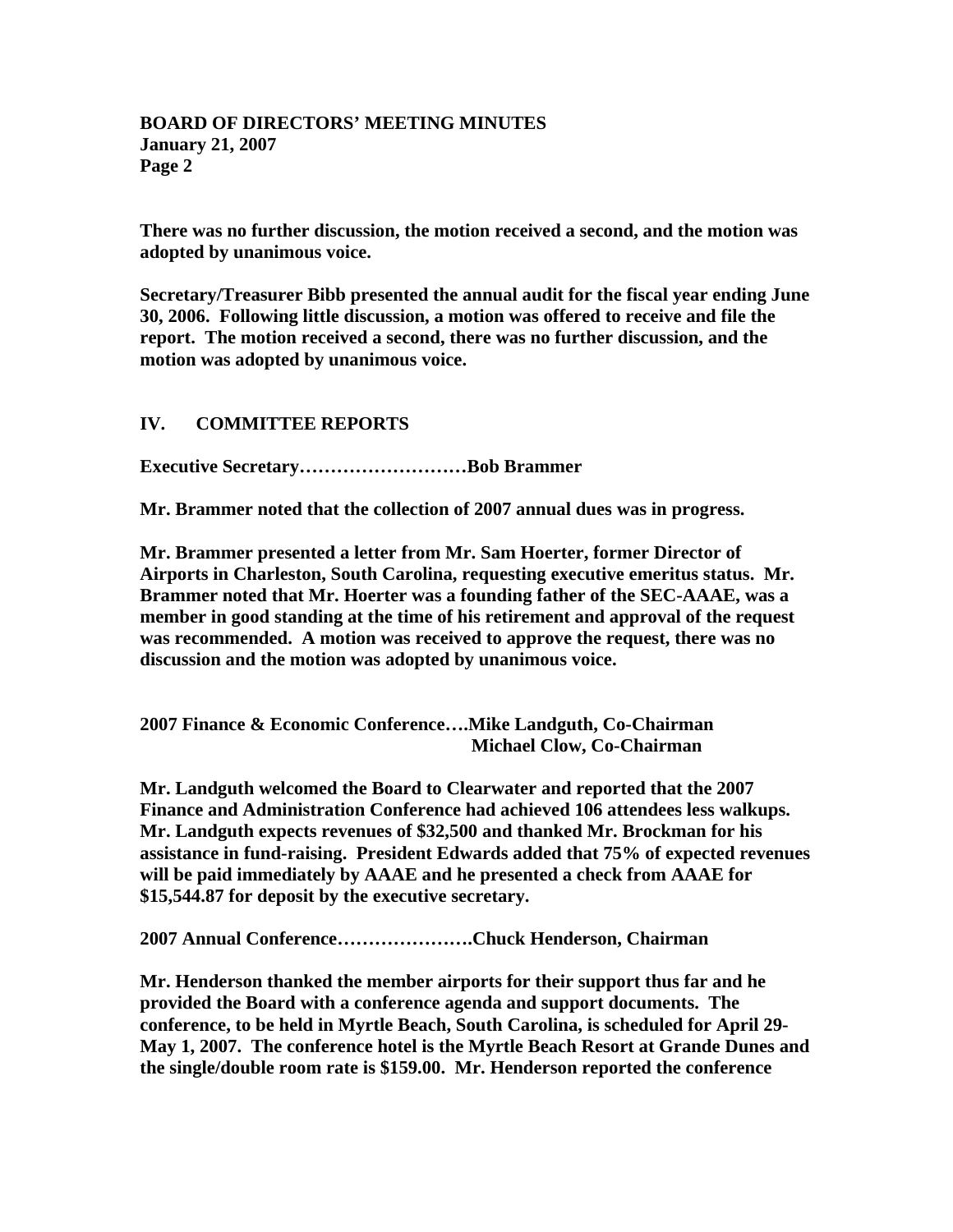**planning is progressing well and the speaker list should be finalized this week. There are six breakout sessions and four general sessions currently planned. Registrations, exhibitors and sponsorships are being delivered at a good rate, but there is additional need for sponsorships. Two mailings have been accomplished to date that included a sponsorship and exhibitor registration packet and a registration form that included specific information on sponsorships and exhibit space. The Conference Committee plans to begin an electronic blitz in the near future with the intent of keeping the conference on the minds of corporate and general members. Mr. Henderson respectfully requested the Board to solicit sponsors at all opportunities. He noted that the exhibit hall is filling up as scheduled and most spaces have been booked.** 

**2008 Finance & Administration Conference………………………………Lew Bleiweis** 

**Mr. Bleiweis stated that he is searching for a host city and has at least a couple of offers at this time. He noted that he may take the conference outside the Southeast Chapter region and will communicate with current attendees and AAAE officials regarding that possibility. Mr. Bleiweis noted that Michael Clow would be the chairman for this conference and he was currently seeking a co-chairman.** 

**2008 Annual Conference……………….Lew Bleiweis** 

**Mr. Bleiweis provided a report regarding the 2008 conference to be held in Louisville, Kentucky. The conference will be held April 13-15, 2008, at the Marriott Downtown Louisville. Mr. Bleiweis provided a general overview of the event planning that is currently in progress including UPS hub tours. Mr. Bleiweis also noted that he is currently seeking conference committee members to assist with the event.**

**2009 Annual Conference……………….James Bennett** 

**Mr. Bennett noted that conference planning for the 2009 SEC-AAAE Annual Conference to be held in Washington, DC, was underway. The meeting will be held at the Hyatt Regency in Reston, Virginia. The dates are May 3-5, 2009, and rooms are approximately \$260 per night for single/double occupancy.**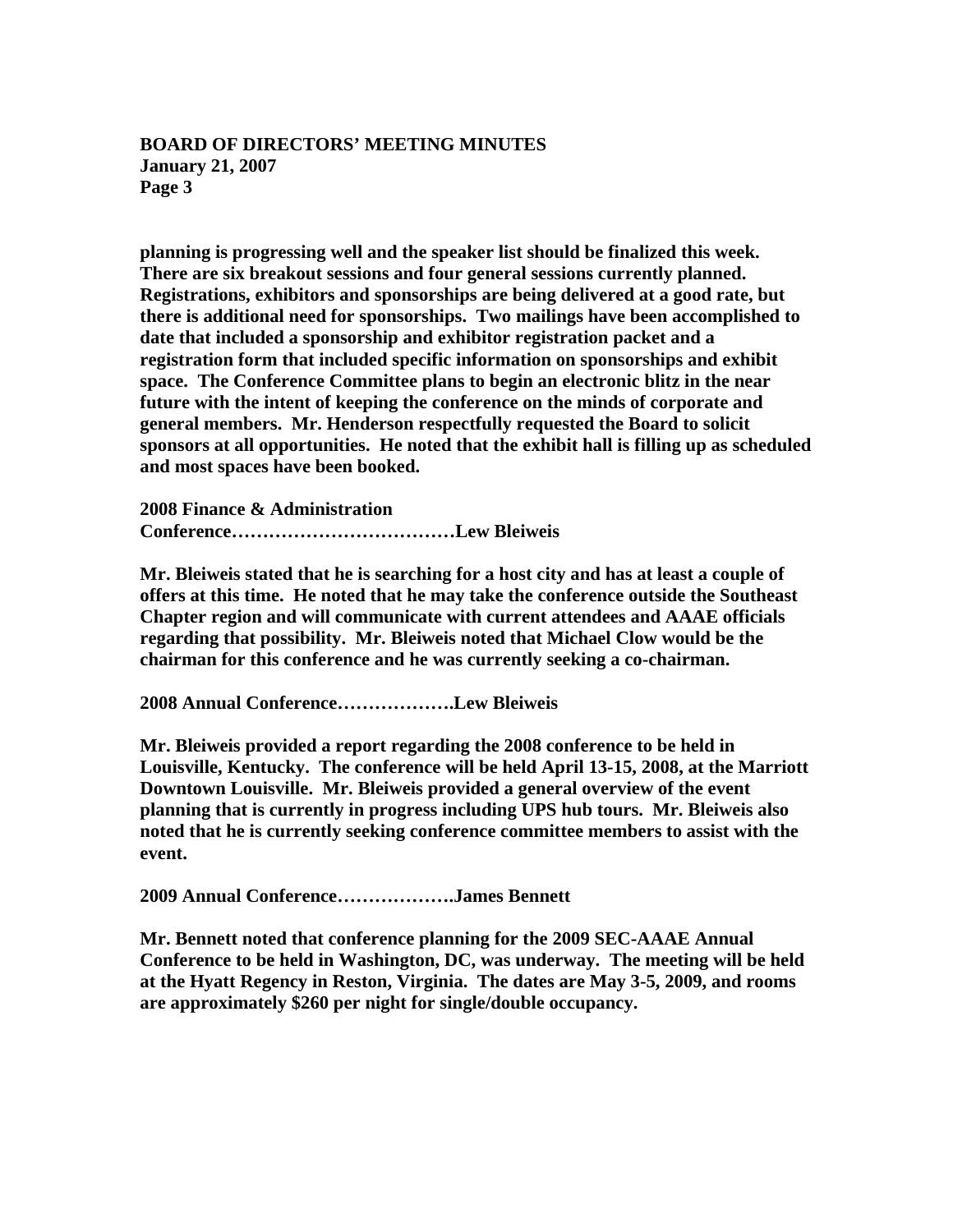**2010 Annual Conference……………….Scott Brockman** 

**Mr. Scott Brockman reported that the conference was tentatively scheduled for April 17-21, 2010. A contract is being negotiated with the Marriott Hotel in Memphis, Tennessee, and should be signed within the nest 30-days. Room rates are expected to be approximately \$165 for single/double occupancy.** 

**Professional Education & Scholarship Committee…………………………..…..Scott Brockman, Chairman** 

**Mr. Brockman reported that there were two candidates seated for oral exams at this event. He provided an overview of the A.A.E. processes and noted that activity has increased since the recent change in thesis requirements for individuals with advanced degrees. He also provided the Board with a summary of current AAE's in the Southeast and current candidates.** 

**Corporate Liaison Committee………….Bill Hogan, Chairman** 

**Mr. Hogan was not in attendance. President Edwards presented drafted selection criteria for the following awards:** 

**Annual Airport Professional Award Annual Corporate Award Annual Project of the Year Award (One to commercial service, one to general aviation)** 

**Following brief discussion, a motion was received to proceed with the award processes as presented. The motion received a second, there was no further discussion and the motion was adopted by unanimous voice.** 

**Mr. Brammer noted that it was imperative to begin the processes as soon as possible so the awards could be manufactured in time for the 2007 SEC-AAAE Annual Conference.** 

**Mr. Brockman noted that he and Mr. Hogan were working on corporate sponsorship packages for future conferences. Mr. Brockman noted that much credit goes to Mr. Mike Landguth who used this process for the 2007 Finance & Administration Conference.**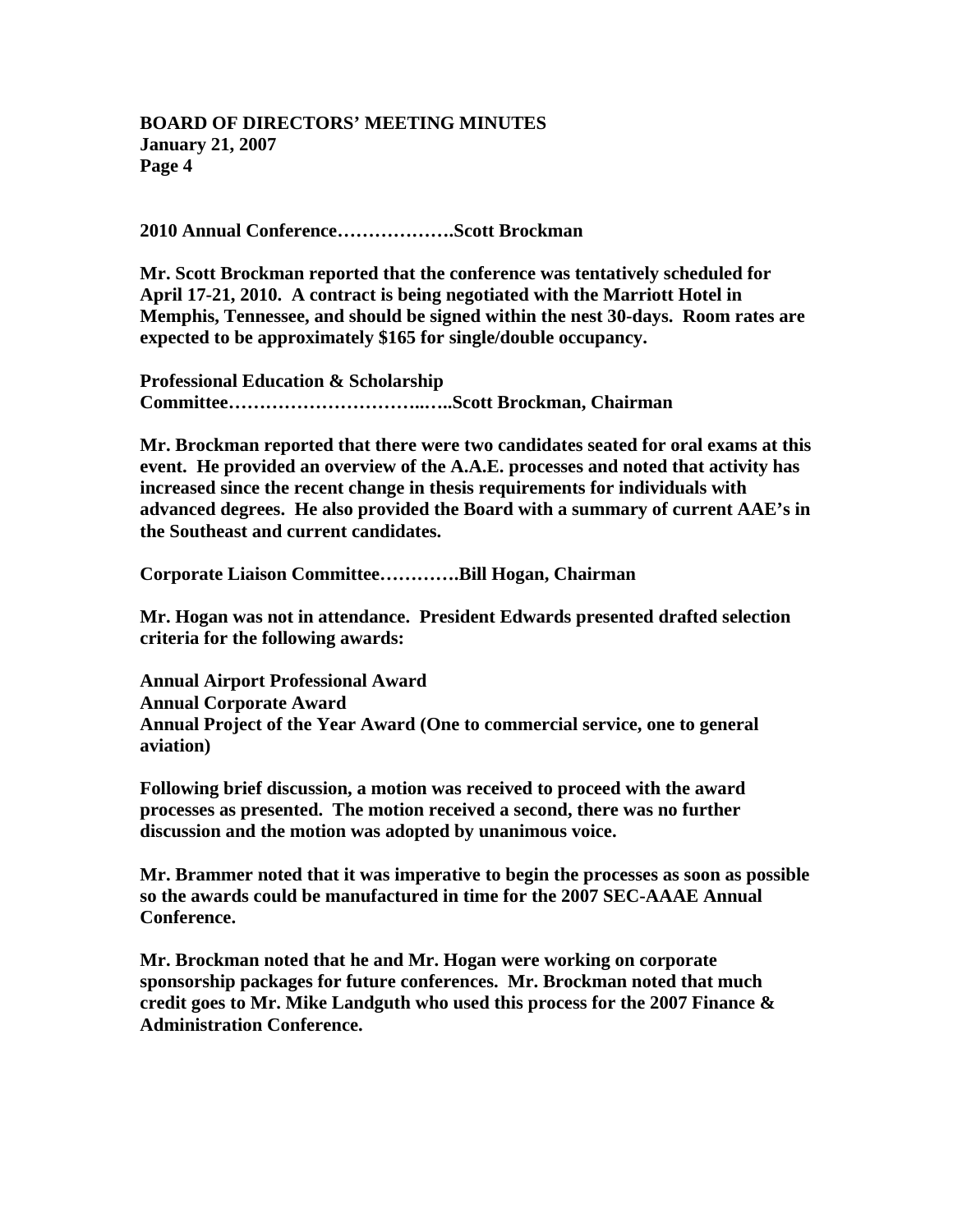**Membership Committee………………...Kevin Howell** 

**Mr. Howell was not in attendance. President Edwards noted that Mr. Howell would be performing a membership campaign in the near future. Mr. Brammer noted that he had received a few applications via the web site.** 

**Nominations Committee………………..Tim Doll, Chairman** 

**Immediate Past President Tim Doll noted that his Chapter Nominations Report would be presented during the course of the SEC-AAAE Annual Conference in Myrtle Beach. In related business, he noted that the Committee was recommending Larry D. Cox, AAE, to serve on the Nominations Committee for AAAE. A motion was received to confirm Mr. Cox, the motion was seconded, there was no discussion and the motion was adopted by unanimous voice.** 

**Speakers Bureau…………………………Brenda Tillman, Madam Chairman** 

**Ms. Tillman was not in attendance. President Edwards reported that he had requested Ms. Tillman to chair this committee and he expected her to perform in her usual outstanding matter.** 

**IV. Old Business** 

**Review and approve Policy Statement Draft Regarding Progression through Chapter Chairs** 

**The draft statement was reviewed with little discussion. A motion was received to present the Policy to the general membership during the course of the 2007 SEC-AAAE Annual Conference for ratification. The motion received a second, there was no further discussion and the motion was adopted by unanimous voice.** 

**Review and Approve Objectives in Support of Previously Adopted Mission Statement and Goals.** 

**President Edwards asked for these items in writing after which he will create a matrix for future review and discussion.** 

**Review of Draft Board Member Orientation and Reference Book** 

**President Edwards presented the first draft of the Reference Book for review.**